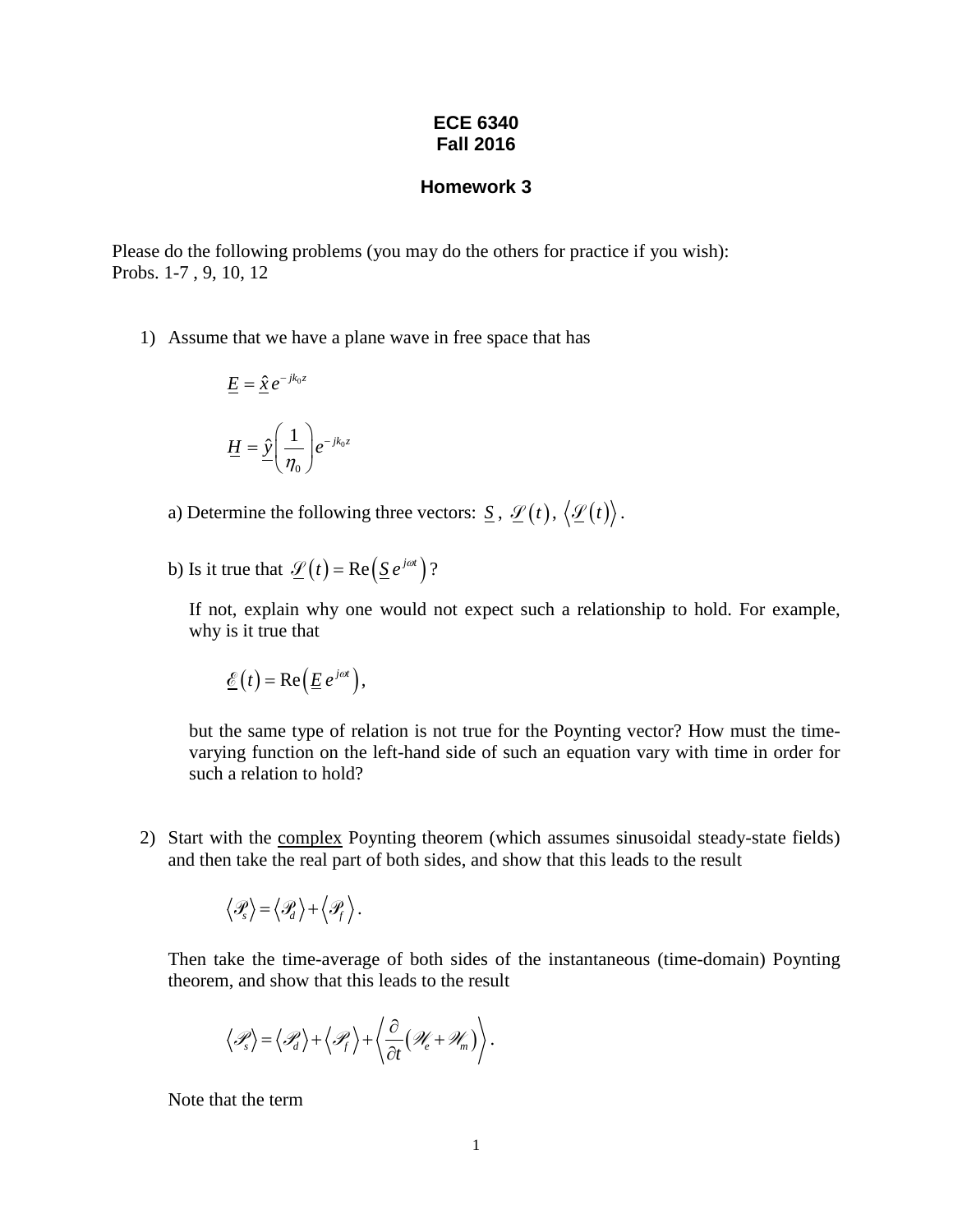$$
\left\langle \frac{\partial}{\partial t} \big( \mathcal{H}_m + \mathcal{H}_e \big) \right\rangle
$$

is missing from the first equation. Explain why this term must be zero, if the fields are sinusoidal.

Hint: Use the definition of time-average of a periodic function and note that the stored energy terms are periodic in time.

- 3) Give a proof that the normal component of the complex Poynting vector must be zero at the surface of a perfect electric conductor (PEC). Do this by using the boundary condition for a PEC,  $\hat{n} \times E = 0$ , and also the vector identity (from the back of the book)  $A \cdot (B \times C) = B \cdot (C \times A) = C \cdot (A \times B)$ .
- 4) Assume an ideal cavity resonator is composed of an arbitrarily shaped closed surface *S* made of perfectly conducting material. Inside the resonator is an arbitrary medium, which is lossless. There are no sources (impressed currents) inside the resonator. Because of the ideal cavity assumption, nonzero fields can only exist inside the cavity at certain discrete frequencies (the resonance frequencies of the cavity). At a given resonance frequency, show that the time-average energy stored in the electric field inside the cavity is equal to the time-average energy stored in the magnetic field.

The same result will apply if the boundary of the cavity is a "perfect magnetic conductor" (PMC), or, to be more general, if part of the boundary is PEC and the rest of it is PMC. Extend your derivation to prove this more general result.

Note: A PMC boundary is a very useful approximation in many practical problems. For example, a PMC boundary approximates the condition on the edges of a microstrip patch antenna.

- 5) Consider a resonant circuit composed of a lossless ideal capacitor connected in series with a lossless ideal inductor.
	- a) Use circuit theory to calculate the time-average energies stored inside the inductor and capacitor in terms of the phasor current *I* going through the circuit. Verify that the time-average energies stored in the electric and magnetic fields (of the capacitor and inductor, respectively) are equal at the resonance frequency (the frequency where the input impedance of the circuit is zero).
	- b) Then note that at the resonance frequency the input reactance of the circuit is zero. Use this observation along with the concept of reactive power flowing into a region of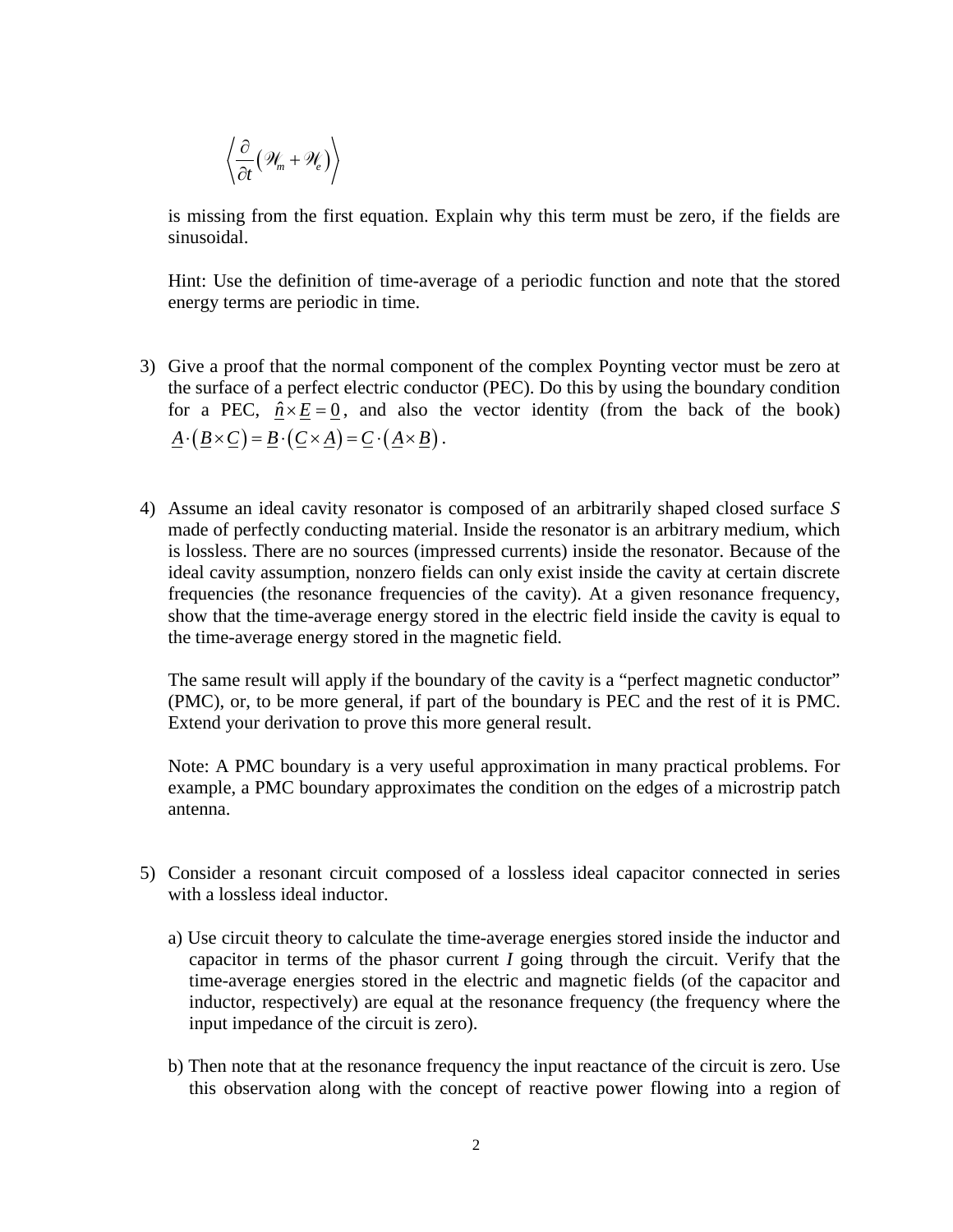space, and its relation to stored energies according to the complex Poynting theorem, to explain why the two time-average stored energies must be equal at the resonance frequency.

6) A one-meter long tube of *z*-directed time-harmonic (sinusoidal steady-state) electric current having a total current  $I = (5+j0)$  [A] flows inside of a cylindrical tube of radius *a*, with the axis of the tube lying along the *z* axis from  $z = 0$  to  $z = 1$  meter. Assume that the total electric field inside the tube is

$$
\underline{E} = -\hat{\underline{z}}(2+j) \text{ [V/m]}.
$$

Determine the complex power and the time-average power supplied by this source by using the formula for complex source power generated by a current density.

Next, calculate the voltage  $V_{AB}$ , where *A* is the origin, and *B* is the point on the *z* axis one meter above the origin, by integrating the electric field. Then show that your result for the complex power supplied by the source is consistent with circuit theory, by calculating the complex source power from the following circuit formula:

$$
P_{s}=-\frac{1}{2}V_{AB}I^{*}.
$$

7) As derived in class, the input reactance of an arbitrary antenna may be written as

$$
X_{in} = \frac{4\omega}{|I_{in}|^2} \left[ \langle W_m \rangle - \langle W_e \rangle \right].
$$

Consider a wire antenna operating at low frequency, with an input current that is fixed. Assume that the current distribution on the arms of the antenna remains the same as the frequency changes, since the input current is fixed. Because of this, and the lowfrequency assumption, the magnetic field in space surrounding the antenna remains the same as the frequency changes. However, the magnitude of the electric field varies proportional to  $1 / \omega$ . That is, the electric field behaves at low frequency as

$$
\underline{E}(x, y, z, \omega) \approx \frac{\underline{E}_0(x, y, z)}{\omega}.
$$

This can be justified from the continuity equation,

$$
\frac{dI(z)}{dz}=-j\omega\rho_l(z),
$$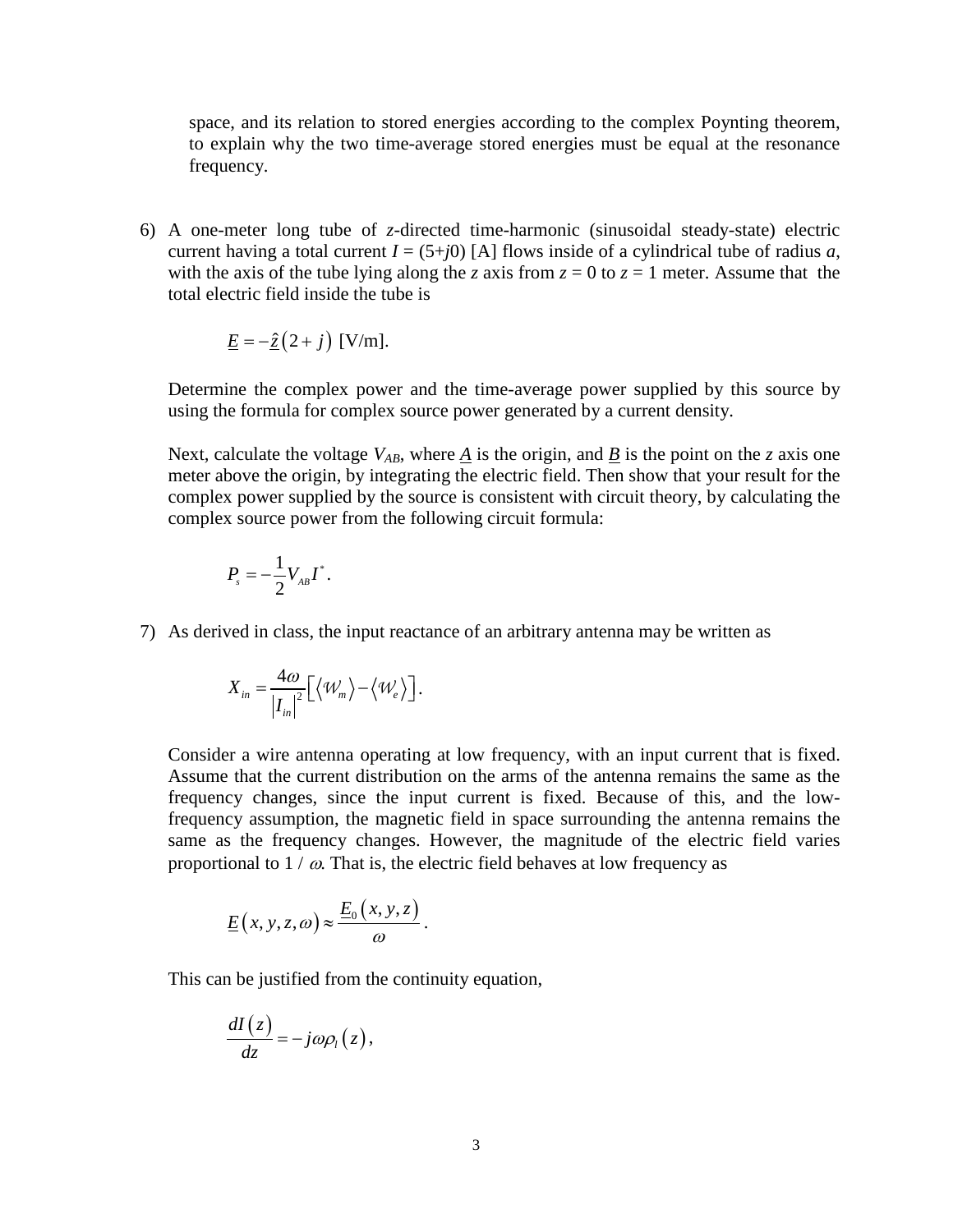where  $\rho_i(z)$  is the line charge density on the antenna. From this information, show that at low frequency the input reactance of the antenna can be written as

$$
X_{in}=\frac{-A}{\omega}+B\omega,
$$

where *A* and *B* are positive constants. Assuming that this expression holds up through the resonance frequency of the antenna, show that the input reactance may be written in a general way as

$$
X_{in} = -\frac{A}{\omega} \left[ 1 - \left( \frac{\omega}{\omega_0} \right)^2 \right].
$$

where  $\omega_0$  is the resonance frequency [rad/s] (the frequency where the input reactance is zero).

8) A microstrip patch antenna is shown below. It consists of a rectangular patch of metal on top of a grounded dielectric substrate. The substrate has a thickness *h*, a relative permittivity  $\varepsilon_r$ . For analysis purposes, the substrate material inside the patch cavity is assumed to have an effective complex permittivity  $\varepsilon_c^{ef}$  and a corresponding effective loss tangent tan $\delta_{\text{eff}}$ , where

$$
\varepsilon_c^{\text{eff}} = \varepsilon_0 \varepsilon_r \left( 1 - j \tan \delta_{\text{eff}} \right).
$$

(An "effective" loss tangent tan $\delta_{\text{eff}}$  is often used in microstrip analysis to account for radiation and conductor losses as well as the actual dielectric losses, but you don't need to know about this to work the problem.)

The patch and ground plane are then assumed to be perfect electric conductors (PECs). The sides of the patch are assumed to be perfect magnetic conductor (PMC), which means that the tangential magnetic field is zero there.

A side view and top view, for a rectangular microstrip patch antenna, is shown in the figure below. (The patch is shown in rectangular shape, but this assumption is not necessary for the problem.)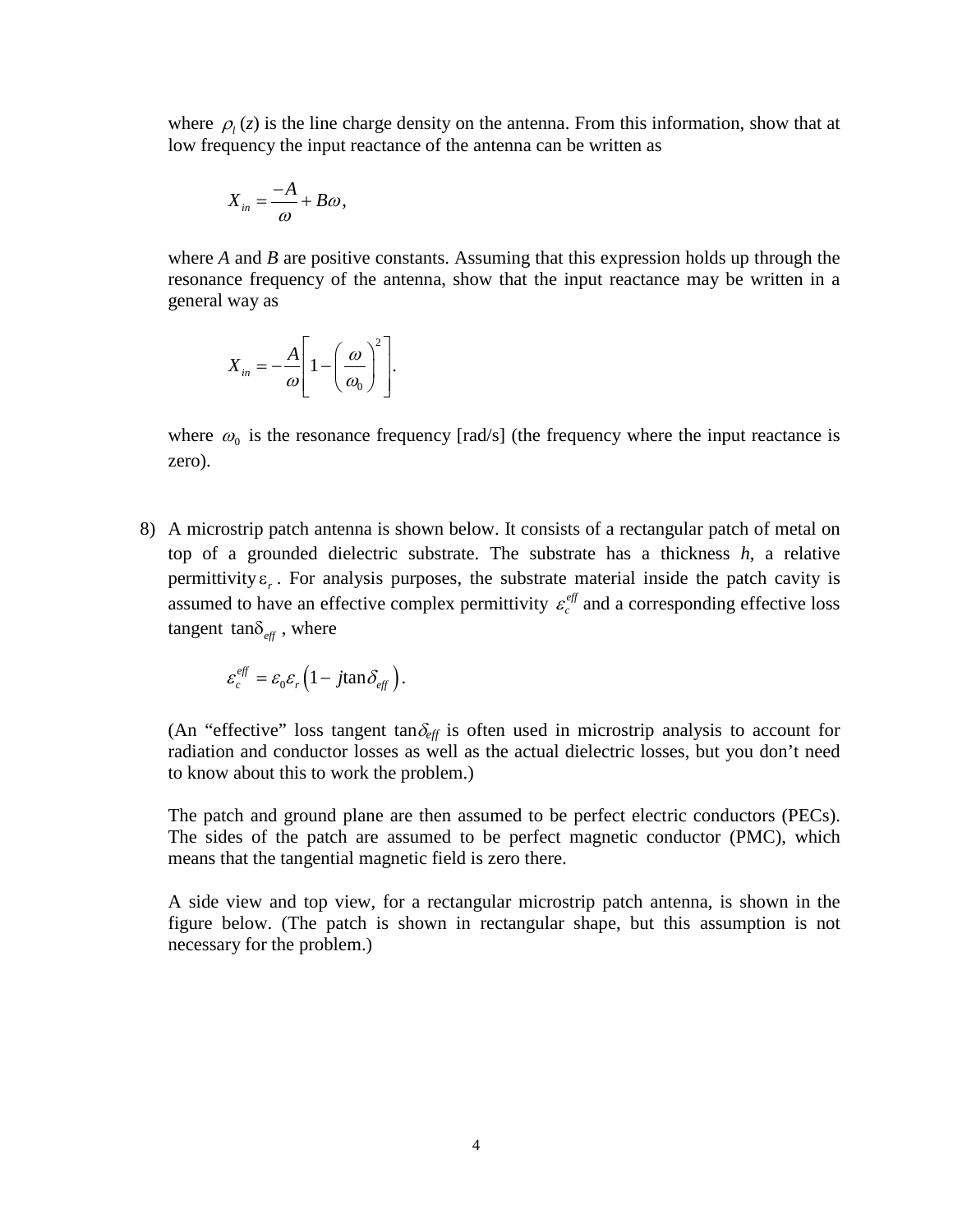



The quality factor (*Q*) of the patch cavity for a particular resonant mode (with a resonance frequency  $\omega_0$ ) is defined as

*x*

$$
Q = \omega_0 \frac{\langle \mathcal{W} \rangle}{\langle \mathcal{Q}_d \rangle} = \omega_0 \frac{\langle \mathcal{W}_e \rangle + \langle \mathcal{W}_m \rangle}{\langle \mathcal{Q}_d \rangle}.
$$

PMC

a) Assuming a low-loss cavity, explain using Prob. 4 why this can be written approximately as

$$
Q=2\omega_0\frac{\langle\mathcal{W}_e\rangle}{\langle\mathcal{P}_d\rangle}.
$$

*L*

SIDE VIEW

*h*

b) Next, assume that the electric field inside the patch cavity is *z* directed and independent of  $z$  (this is a good approximation for thin substrates). Show that the  $Q$  is then given by the simple final formula

$$
Q=\frac{1}{\tan\delta_{\text{eff}}}.
$$

Practical note: The percent bandwidth (SWR < 2 definition) of a microstrip antenna can be related to the *Q* of the antenna as

$$
BW\% = 100 \frac{1}{\sqrt{2} Q}.
$$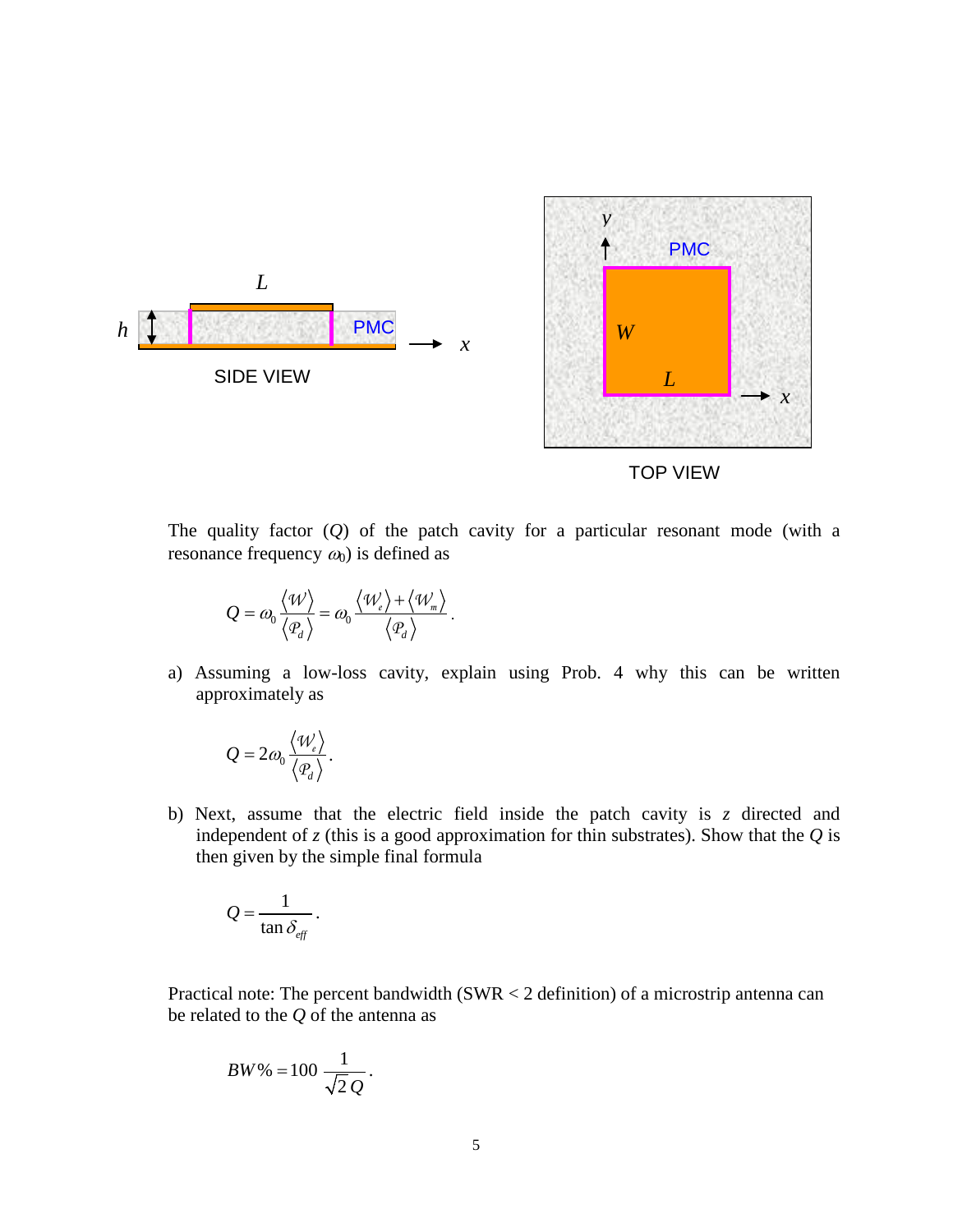9) A coaxial cable is shown below. The inner radius is *a* and the outer radius is *b*. Inside the coaxial cable is a nonmagnetic filling material with a (complex) relative permittivity  $\varepsilon_{rc}$ .



Assume that the fields inside the coaxial cable are

$$
\underline{E} = \hat{\underline{\rho}} \left( \frac{1}{\rho} \right) \frac{V_0}{\ln \left( \frac{b}{a} \right)} e^{-jkz}
$$

$$
\underline{H} = \hat{\underline{\phi}} \left( \frac{1}{\eta \rho} \right) \frac{V_0}{\ln \left( \frac{b}{a} \right)} e^{-jkz},
$$

where  $V_0$  is the voltage drop between the inner and outer conductors and  $\eta$  is the (complex) intrinsic impedance of the lossy dielectric material.

Calculate the Poynting vector inside the cable, and then integrate over the cross section of the cable to find the complex power  $P_f$  flowing down the cable. Then use the expression

$$
P_{f} = \frac{1}{2} \frac{|V_{0}|^{2}}{Z_{0}^{*}}
$$

to find the (complex) characteristic impedance  $Z_0$  of the cable.

10) Assume that sunlight has a power density of 1 [kW/m<sup>2</sup>] and has a frequency of  $5\times10^{14}$ [Hz] (we are assuming the light to be at a single frequency (monochromatic) for simplicity). Calculate the density of the photons (number per cubic meter). Assuming that the photons are arranged on a cubical lattice, determine the spacing between them.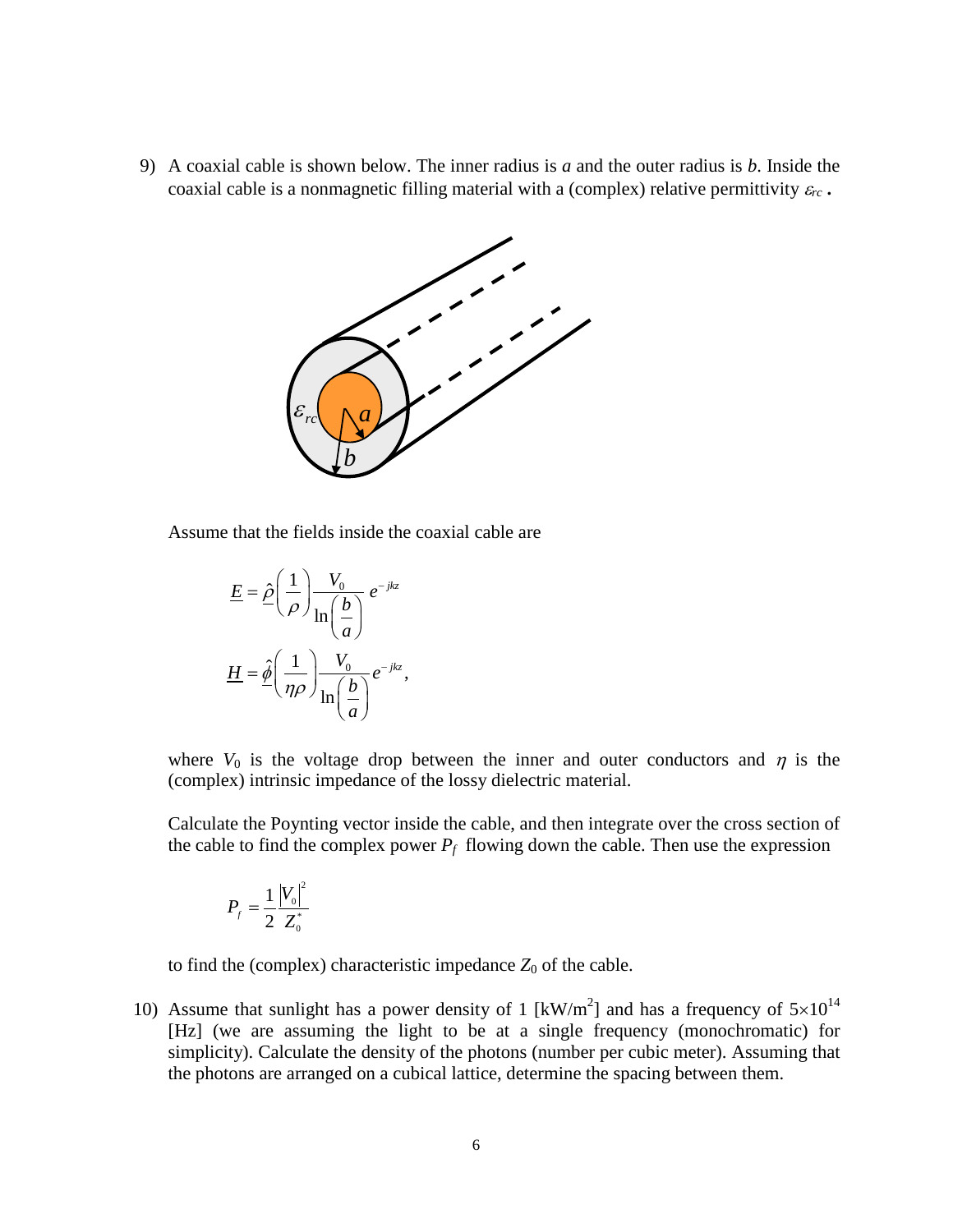11) Consider two equal and opposite uniform DC surface currents on a parallel-plate transmission line as shown below, which are infinite in the *z* direction. On the top plate the surface current density is given by  $J_{sz} = I/w$ , where *w* is the width of the currents and *I* is the total current (in amps) flowing on the top plate. Assume that the width *w* of the currents is large compared to the separation *h*, so we can neglect fringing. Hence, there is a magnetic field only in the region between the two plates, and between the two plates we have a uniform magnetic field of the form

$$
\underline{H} = \hat{\underline{x}} \bigg( \frac{I}{w} \bigg).
$$

(You should show this by using Ampere's law.) Assume that there is no electric field present.

Use the Maxwell stress tensor to find the total force per meter (i.e., per meter in the *z* direction) in the *y* direction on the top plate.



12) A rectangular metal plate (modeled as a perfect electric conductor) has an area of one square meter. The plate lies in the  $z = 0$  plane (see the figure below). An incident plane wave that impinges on the plate has the following field:

$$
\underline{E}^{inc} = \hat{\underline{y}} e^{+j(k_x x + k_z z)}
$$
\n
$$
\underline{H}^{inc} = \left(\frac{1}{\eta_0}\right) \left[\hat{\underline{x}} e^{+j(k_x x + k_z z)} \cos \theta_0 - \hat{\underline{z}} e^{+j(k_x x + k_z z)} \sin \theta_0\right]
$$

Note that at any point on the plate (on either the top or bottom surface), the current density is related to the total magnetic field as